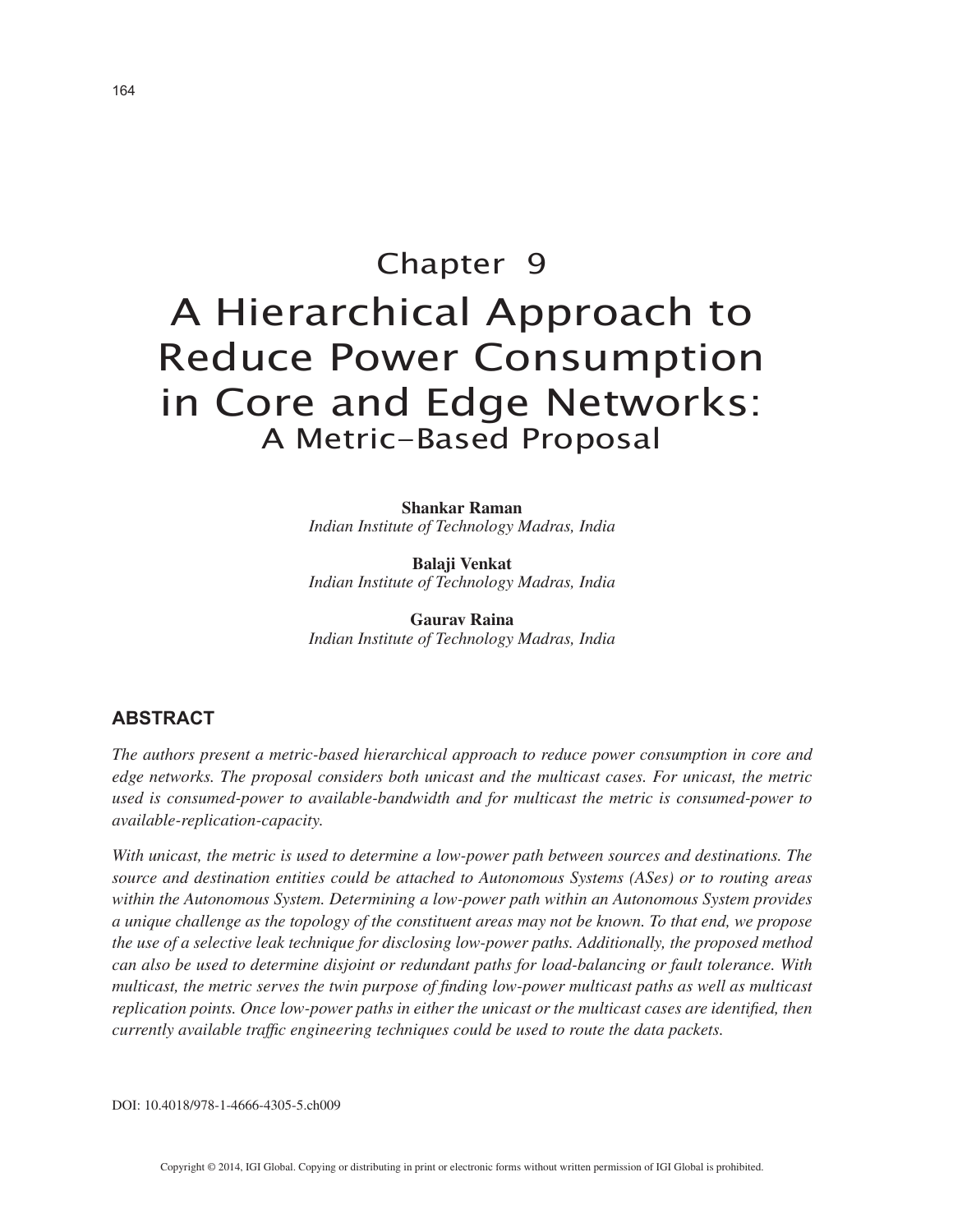### **INTRODUCTION**

IP traffic, in the near future, is expected to increase significantly (Dhamdhere, 2011). To handle the increased volume in traffic, it is natural to expect that devices with higher capabilities as well as capacities have to be used in the Internet. It has been recently suggested that to cater for the anticipated increase in traffic, the Internet would need four times the current number of devices (CiscoPress, 2012). Increase in the number of devices readily translates into higher energy consumption for the Internet which, as of 2007, was one percent of the total generated power (Baliga, 2007). Therefore, it becomes imperative to provide solutions that help to reduce power consumption.

A currently popular method for reducing power consumption is the following (Bianzino, 2012a; Gupta, 2003):

- Combine the traffic of low utilization links, and
- Switch-off the links that are currently not being used.

However, this simple method does not explicitly consider the impact of increased utilization on neighboring routers, the power consumption associated with switching links on and off, and finally the impact of configuration changes on the line-cards.

In contrast, we work with the assumption that links do not operate in isolation which motivates the need for a distributed approach to reduce power consumption. In essence, our proposal involves three stages:

- Discover the topology,
- Compute a low-power path, and
- Use traffic engineering techniques such as Resource Reservation Protocol – Traffic Engineering (RSVP, 2001; 2008) to route the data through a low-power path.

The discovered topology is represented as a connected graph. When considering the interconnection discovery between Autonomous Systems (AS) (defined as inter-AS) we use the Border Gateway Protocol (BGP) (Rekhter & Li, 1995) strand information to discover the topology. For topology discovery within Autonomous Systems, i.e., the intra-AS approach, we propose the *selective leak* technique whereby the identified lowpower paths within a routing area are transferred to other routing areas a-priori by the Area Border Router (ABR).

In the graph topology that is discovered, for unicast the metric used is consumed-power to available-bandwidth and for multicast the metric is consumed-power to available-replicationcapacity. The metric determines the cost of the link in the topology and we apply the Constrained Shortest Path First (CSPF) algorithm to establish a low-power path between the source-destination pairs. To implement the proposed scheme, we rely on some additional information to be carried by the routing protocols such as Multi-Protocol Label Switching (MPLS) (see Viswanathan, 1998) for its evolution), Border Gateway Protocol (BGP) and Interior Gateway Protocols (IGP) such as Intermediate System to Intermediate System (IS-IS) (Callon, 1990) and Open Shortest Path First (OSPF) (Moy, 1997). Once low-power paths are identified, we apply the Inter-AS TE Label Switched Path based Traffic Engineering (TE) techniques (Le Roux, 2005) to establish a path to forward the data packets. The path is formed by an ordered set of neighboring network elements (typically *AS* in inter-AS scenario, *areas* in an intra-AS scenario and *routers* within an area). In this chapter, we show the applicability of our technique to MPLS-based networks.

We outline some desirable aspects of any new proposal:

1. Easy to integrate with existing protocols.